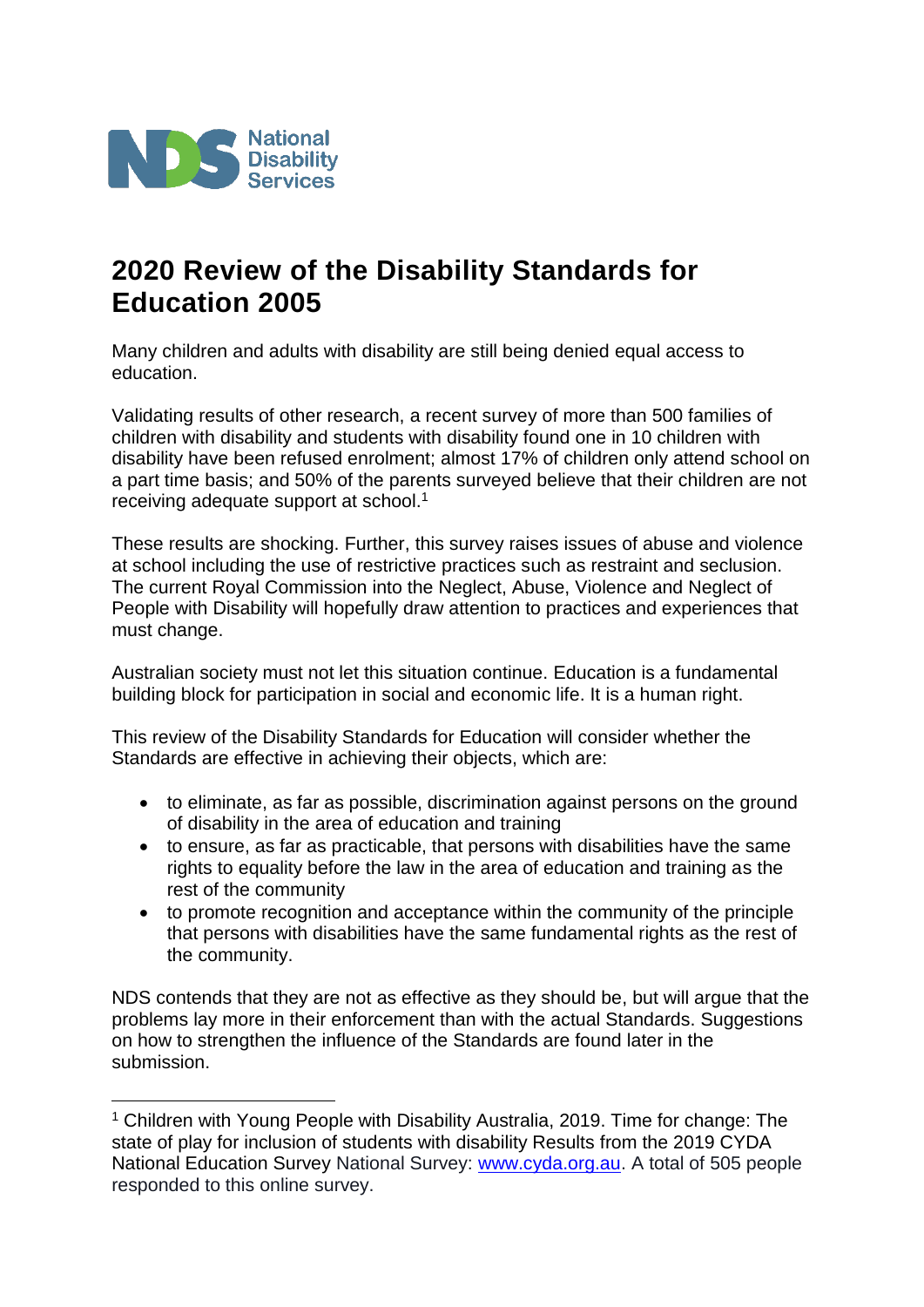# **Context**

The National Disability Strategy<sup>2</sup>, endorsed by Commonwealth, State and Territory governments in 2011, is a ten-year commitment to a 'unified, national approach to improving the lives of people with disability, their families and carers, and to providing leadership for a community-wide shift in attitudes'. The Strategy's purpose is to:

- establish a high level policy framework to give coherence to, and guide, government activity across mainstream and disability-specific areas of public policy;
- drive improved performance of mainstream services in delivering outcomes for people with disability;
- give visibility to disability issues and ensure they are included in the development and implementation of all public policy that impact on people with disability; and
- provide national leadership toward greater inclusion of people with disability.<sup>3</sup>

People with disability are significantly disadvantaged in both education and employment. For this reason, 'learning and skills' is one of six priority areas identified for action within the Strategy. Under this priority, two policy directions are pertinent for this review of the Disability Standards for Education:

- strengthen the capability of all education providers to deliver inclusive highquality educational programs for people with all abilities from early childhood through adulthood; and
- ensure that government reforms and initiatives for early childhood, education, training and skill development are responsive to the needs of people with disability.<sup>4</sup>

The next ten-year National Disability Strategy is currently under development.

This review of the Standards is timely. The Disability Royal Commission has heard numerous stories of how education systems are failing children and adults with disability. They do not make for easy listening. These experiences are expected to be incorporated into the Interim Report of Royal Commission, scheduled for release in October. Failures of education systems are expected to feature but it not known whether the Interim Report will contain recommendations.

Interfaces between the National Disability Insurance Scheme (NDIS) and education systems have not been adequately resolved. An example is how the NDIS interfaces with early childhood learning. The Inclusion Support Subsidy is inadequate to meet the costs of including children with significant disability. For this reason, many of these children are denied the benefits of early childhood learning. Tensions also exist in how students receive NDIS-funded supports while at school. Solutions need to be negotiated.

1

<sup>2</sup> Commonwealth of Australia 2011, '2010–2020 National Disability Strategy', Attorney-General's Department, Canberra.

<sup>3</sup> Ibid. p. 9.

<sup>4</sup> Ibid. pp. 54-55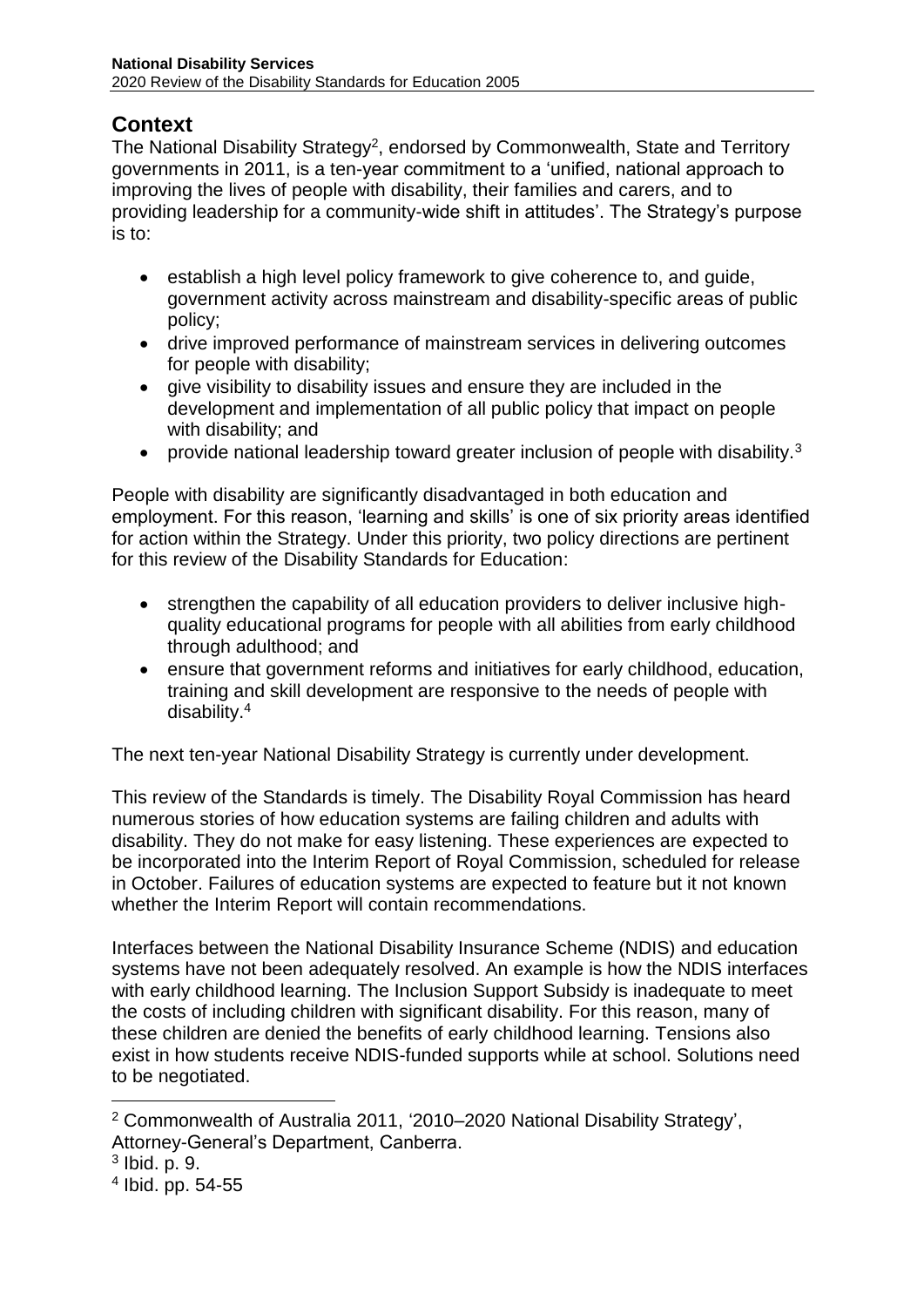# **How could the Standards be improved?**

## **A more contemporary and consistent approach**

Over recent years, the regulation of disability supports have increasingly come under the NDIS Quality and Safeguards Commission. The NDIS Practice Standards, which apply to registered providers of supports, consist of core modules with supplementary modules relating to specialist areas such as Early Childhood Intervention Supports, Behaviour Support and Restrictive Practice implementation. It might be expected that similar expectations for how people with disability are supported would apply to education and to formal disability supports. Unfortunately this is not the case.

Reviewing the Standards to ensure that they are consistent with other relevant frameworks is one way of improving collaboration across jurisdictions and service systems. It makes sense, for instance, to have the use of restrictive practices in schools approved, implemented and regulated in a similar manner as they are in disability support services.

### **Strengthening requirements for reasonable adjustments**

The Standards place obligations on education providers in three key areas:

- Consultation: about ongoing needs and requirements
- Reasonable adjustments: to ensure that the rights of students with disability to participate in education and training on the same basis as other students
- Eliminating harassment and victimization: developing strategies to prevent harassment and victimisation in the school environment

NDS recommends the Standards provide greater obligations (and clearer expectations) on education providers on these, but particularly in relation to reasonable adjustments and eliminating harassment and victimisation.

With respect to reasonable adjustments, all education and training providers should better demonstrate their readiness to accept students with disability, including by providing public access to their disability action plans for improving education outcomes.

Where exemptions to the Standards are used on the basis of unjustified hardship, the action plan should show how the organisation will remove the related barriers where possible. For example, if there are barriers in the built infrastructure of a training organisation, the long-term maintenance plan should include upgrades that remove all physical barriers for people with disability.

NDS would like to see evidence from all education and training providers of action plans that will make education fully accessible by 2025. Progress on this goal should be monitored by governments with annual reporting requirements linked to funding.

The NDIS Practice Standards require early childhood providers to demonstrate that supports are being provided in the child's natural setting. For young children this is often at school. NDS hears stories of where there has been little consultation with families to understand the intersection between school and their child's NDIS supports or where decisions around reasonable adjustments differ greatly from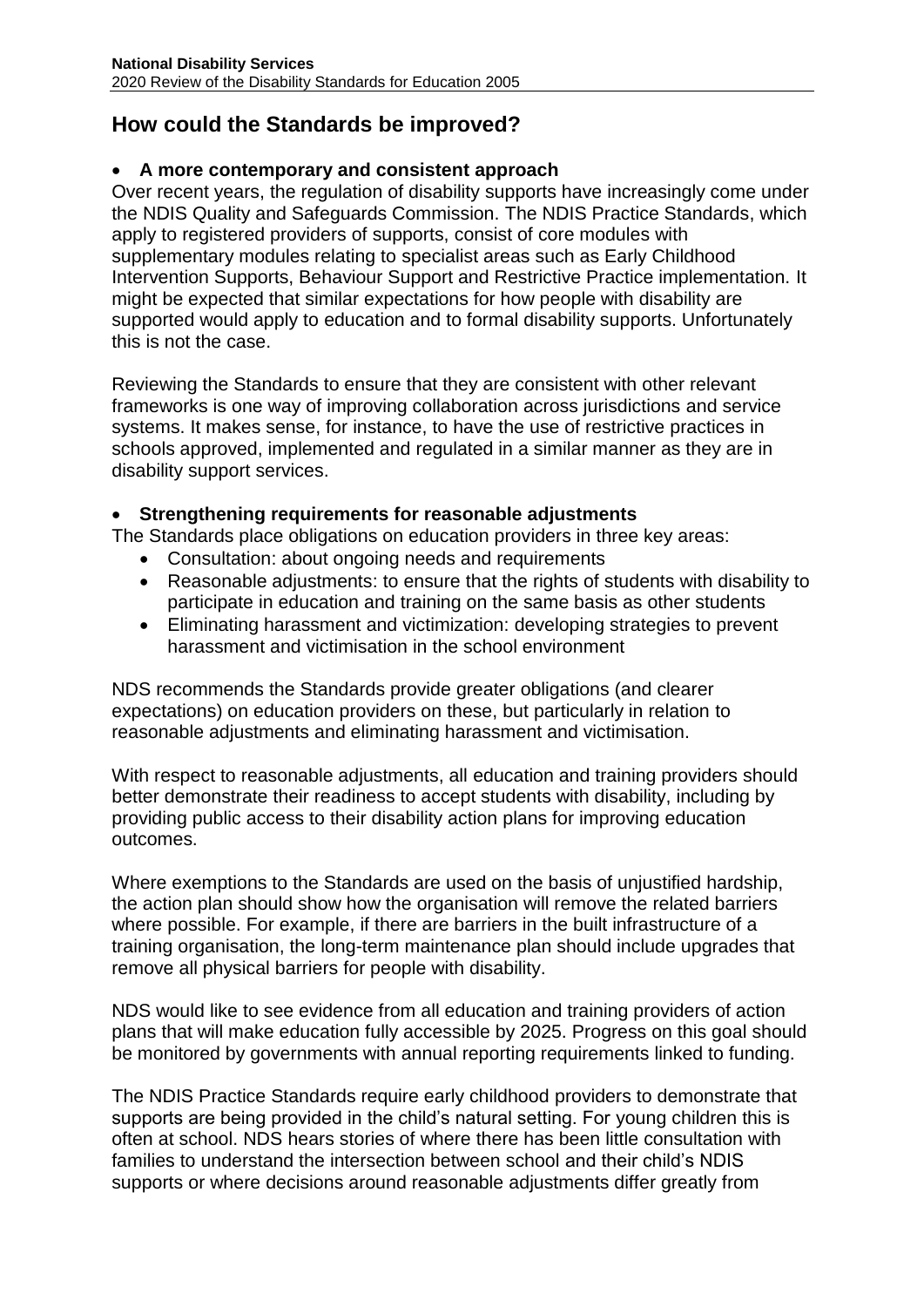school to school, from child to child and even from day to day with limited communication to the family or the NDIS provider.

Consideration of how better monitoring of reasonable adjustments can occur is needed.

### **Eliminating harassment and victimization**

The Standards are silent on the role of restrictive practices. NDS has previously recommended improving the understanding of restrictive interventions within educational settings. The need for this remains.

Sadly the use of restrictive practices in educational settings has continued since the last review of the Standards.<sup>5</sup>

The Disability Royal Commission Restrictive Practices issues paper noted that:

- there are fewer regulations about the use of restrictive practices in schools and other education settings compared to other sectors, with States and Territories having different laws and policies relating to restrictive practices
- in each state and territory, direct guidance on the use of restrictive practices is provided primarily through policies and guidelines
- there is a lack of laws that commit education providers, including schools, to reduce and eliminate restrictive practices in education

The NDIS Commission has identified 5 restrictive practices as requiring regulation and these definitions are increasingly being adopted by states and territories.

NDS recommends that a standard relating to the reduction and elimination of restrictive practices in education settings, based on the 5 practices described by the NDIS Commission, should be included in the Standards. This would require educational providers (and jurisdictions responsible for funding them) to monitor whether the policies and procedures of these bodies meet this Standard.

# **Strengthening the impact of the Standards through data, education and information, and compliance activities**

The Standards provide for fundamental rights; they should not be optional. They provide a robust framework for ensuring equitable access to education for people with disability. The challenge facing governments is to ensure and enable full compliance.

NDS recognises the progress in raising awareness of the Standards and improving attitudes and expectations. This progress must be supported by more effective monitoring alongside increased and appropriately targeted funding. NDS makes the following suggestions to strengthen the impact of the Standards.

<u>.</u>

 $5$  Children with Young People with Disability Australia, 2019. Time for change: The state of play for inclusion of students with disability Results from the 2019 CYDA National Education Survey National Survey[:www.cyda.org.au.](http://www.cyda.org.au/) A total of 505 people responded to this online survey.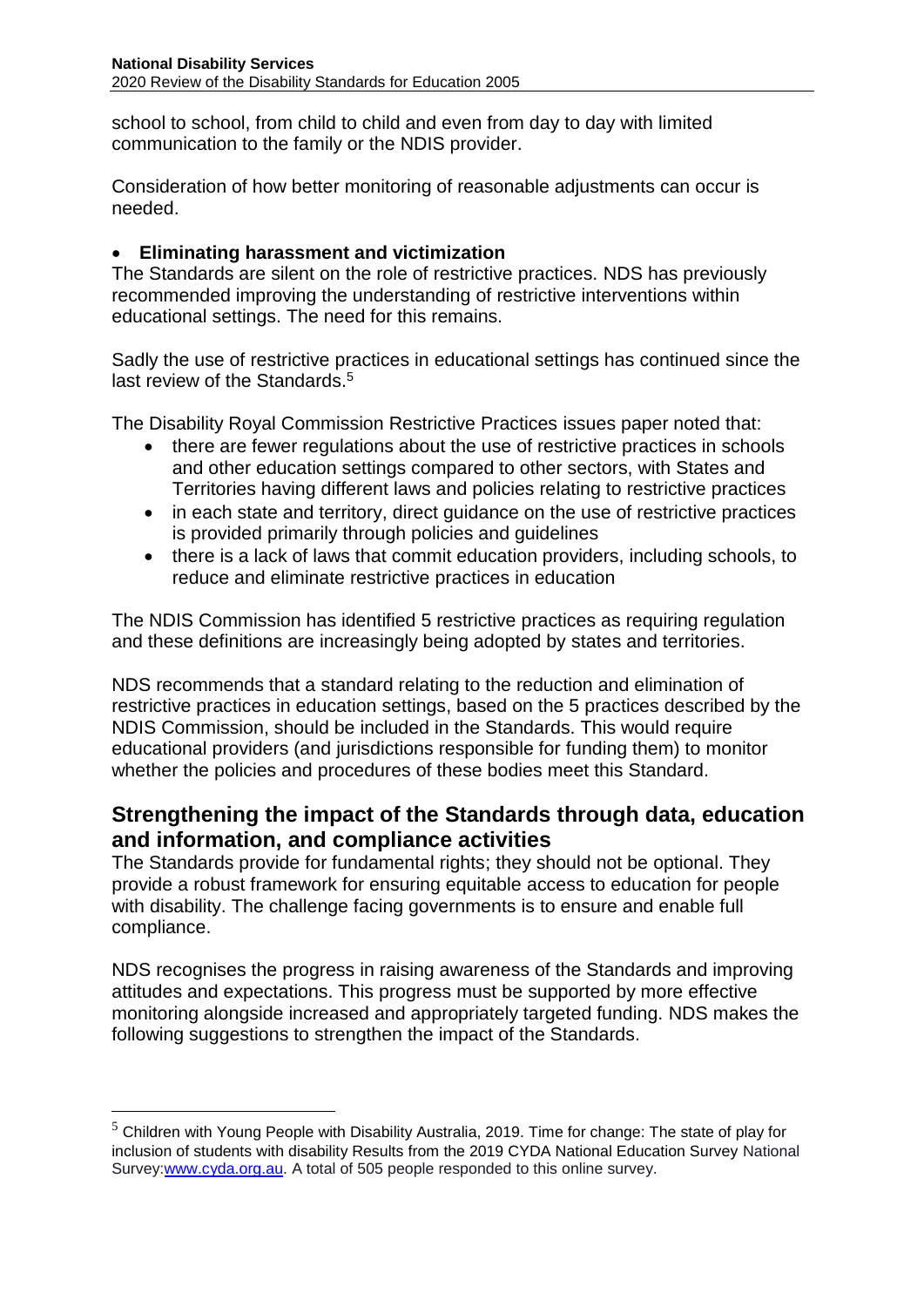## **Link compliance with the Standards with access to funding**

Government funding for education and training should only go to organisations that can demonstrate their commitment to the Standards. In the case of schools, adherence to the Standards a mandatory part of the school registration process.

All education and training providers should demonstrate their readiness to accept students with disability, including by providing public access to their disability action plans for improving education outcomes. Where exemptions to the Standards are used on the basis of unjustified hardship, the action plan should show how the organisation will remove the related barriers where possible. For example, if there are barriers in the built infrastructure of a training organisation, the long-term maintenance plan should include upgrades that remove all physical barriers for people with disability.

NDS would like to see evidence from all education and training providers of action plans that will make education fully accessible by 2025. Progress on this goal should be monitored by governments with annual reporting requirements linked to funding.

#### **Link the Standards with monitoring of the National Disability Strategy**

Comprehensive implementation of the Standards is required to realise the broader ambitions of the National Disability Strategy which, similar to the Standards, is the responsibility of all governments.

There needs to be a substantive re-commitment by all governments to the social and economic imperatives that underpin the National Disability Strategy. Reducing the gap between students with disability and other students is essential to improve the social and economic well-being of people with disability, their families, carers and the wider community.

Improved reporting on the National Disability Strategy is expected to be introduced. Ideally, this will include annual progress reports to parliaments that promote accountability across government. Improving education access and outcomes for people with disability must be a part of this reporting.

#### **Use data to make informed funding decisions that support the Standards**

The nationally consistent data collection provides better data on the number of students with disability in schools, where they are located and the adjustments they receive. This data can be used to reinforce the obligations that schools (and their funders) have under the Standards, and identify both improvements in supports for students with disability and gaps.

Greater transparency on funding for students with disability is needed, along with information about how it is being used and the outcomes being achieved.

Given the information that is readily available on the experiences of exclusion of children with disability and their families from the broader school community, funding to support students in the classroom must be supplemented with non-individualised funding to create more accepting school environments. We need to raise disability awareness in the broader education community.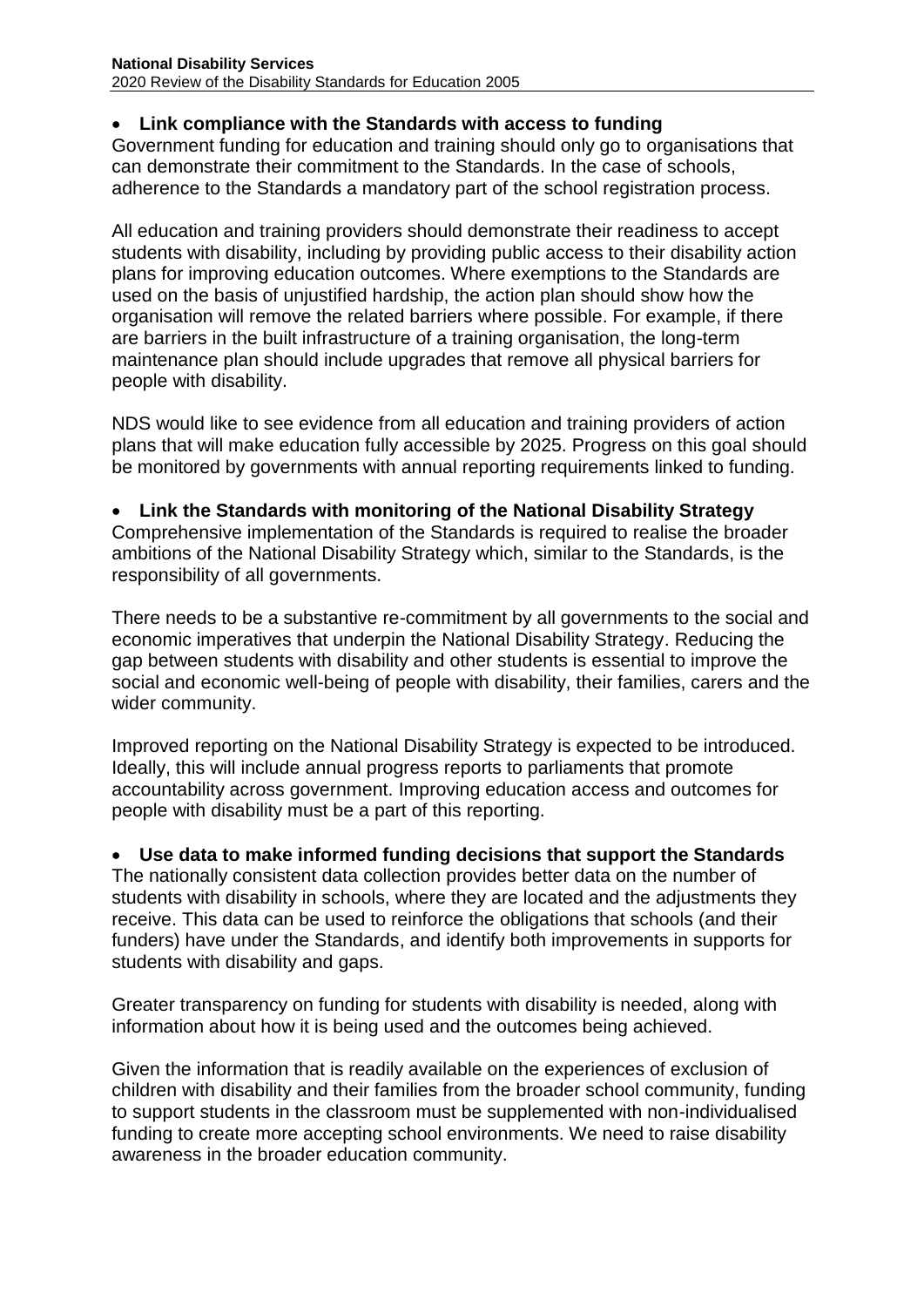## **Benchmark what inclusive education looks like**

Improved data and reporting should be used to provide benchmarks on inclusive and accessible education provision. These should be used to further develop the 'evidence bank' on how to implement the Standards as well as to promote and publicise progress.

The 'my school' website should be required to publish progress on all schools' disability action plans against agreed benchmarks.

#### **Build on the ambitions that will flow from improved supports as a result of the NDIS**

It is important to note that the NDIS does not provide individualised funding for all people with disability (only those that have significant disability and meet the eligibility requirements) and is not responsible for providing mainstream education services. Indeed, the sustainability and effectiveness of the NDIS rely on education services to do their part to achieve improved life outcomes. Implementation of the Standards is core to this.

It is also important to recognise that the NDIS will increase demand for accessible education services. Many children and adults with disability will have improved access to much-needed individual and early intervention support, including access to aids and equipment. This will enable them to work towards much more ambitious life goals. With basic support needs met, families and individuals will have higher expectations of the education system. NDS is confident that most of the education system will welcome this challenge as they will no longer be overwhelmed by the support needs of students and can instead focus on education outcomes.

NDS would also like to draw attention to the opportunity to develop joint planning approaches between schools and the NDIS. This could take advantage of expertise from a range of disciplines, early intervention opportunities and help develop natural and sustainable ongoing support networks. Similarly there will also be new opportunities to improve planning for transition from school to work through effective collaborations.

NDS urges the education sector to seize the opportunities provided by the NDIS and meet the challenges to provide fully inclusive education services consistent with the Standards. It is timely to dedicate the next decade to fully accessible education.

#### **Resolve interface problems between the NDIS and education systems**

Governments have agreed a document that outlines the 'Principles to Determine the Responsibilities of the NDIS and other Service Systems'<sup>6</sup> . It provides information on how the interfaces between the NDIS and mainstream services will be managed.

This document includes sections on early childhood development, school education and higher education and Vocational Education and Training.

1

<sup>6</sup> [https://www.coag.gov.au/sites/default/files/communique/NDIS-Principles-to-](https://www.coag.gov.au/sites/default/files/communique/NDIS-Principles-to-Determine-Responsibilities-NDIS-and-Other-Service.pdf)[Determine-Responsibilities-NDIS-and-Other-Service.pdf,](https://www.coag.gov.au/sites/default/files/communique/NDIS-Principles-to-Determine-Responsibilities-NDIS-and-Other-Service.pdf) viewed on 25 September 2020